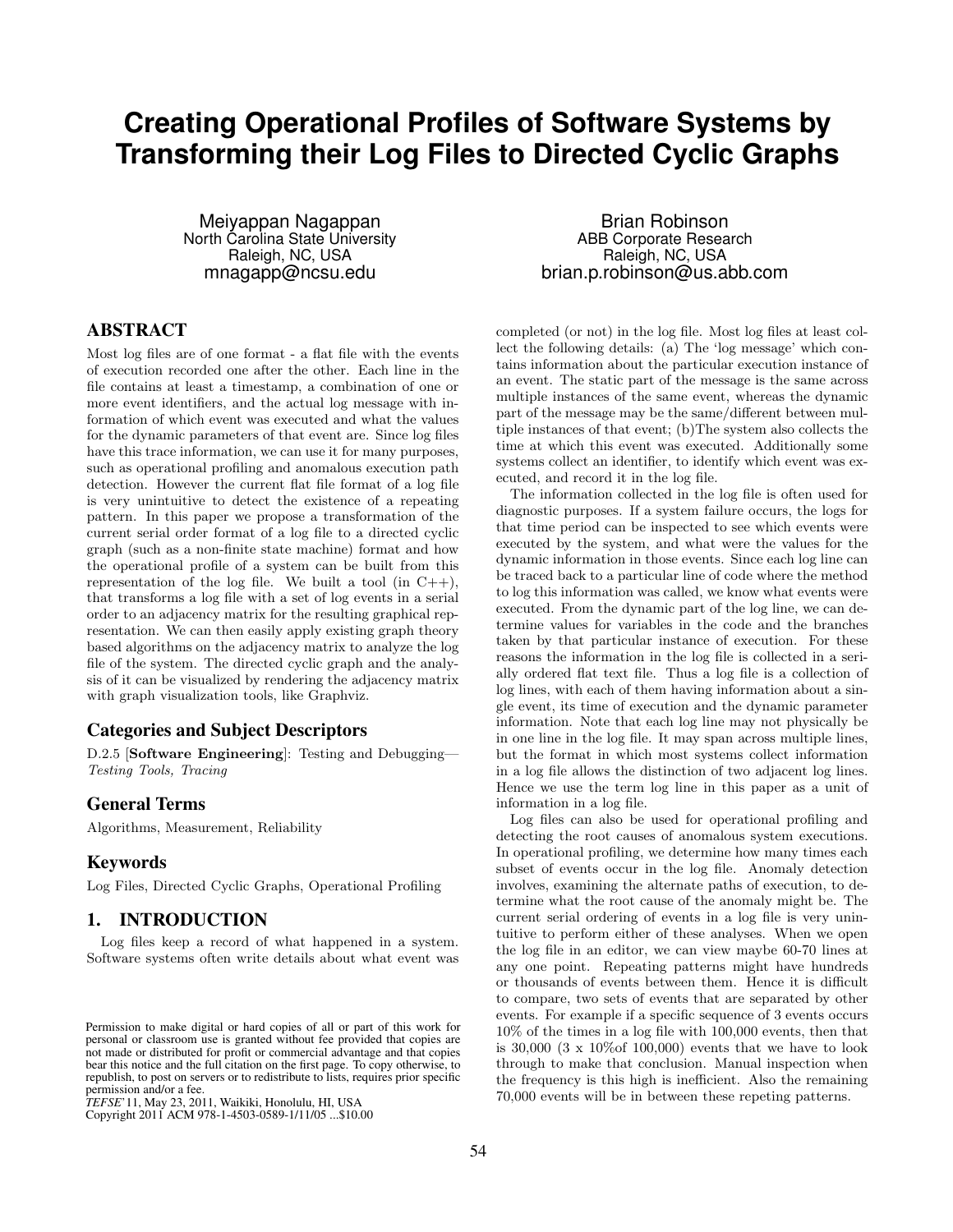In order to solve this issue, we propose a transformation of the serially ordered log file to a Directed Cyclic Graph(DCG). This is similar to a finite state machine. The advantages of visualizing the log file as a graph are:

- 1. Only the information needed for the analysis is maintained and condensed into a compact view of the log file.
- 2. It is easier to identify patterns or anomalies in the graph.
- 3. It is easier to build analysis tools on the graph representation as opposed to the serial representation. For example, in anomaly detection, all that we need to do is use an already existing software library of the graph theory algorithm for finding all the paths between two nodes of a graph, and apply it on our DCG representation of the log file.

#### 1.1 Contributions

Our contributions in this research project are as follows:

- Developed the transformation of a log file with serial events to a DCG.
- Built the tools required for this transformation in  $C++$ . The graph is represented as an adjacency matrix. We can convert this matrix to a DOT file that can then be rendered as an image by the Graphviz tools [1].
- Built tools to analyze the DCG representation of the log file. We then present the results to the users by highlighting the areas of interest.
- Applied it on real log files from the Virtual Computing Lab [2], a cloud management application at North Carolina State University.

# 2. OUR APPROACH

In this section, we present our transformation of a log file with a set of serial events to a DCG. In the serial order each event is important as a stand alone event. But in the DCG representation, the importance shifts to adjacent pairs of events. We do this type of a transformation because we want to record the order in which events happened. Therefore each unique event in the log file is represented by a unique node in the DCG. An edge exists from one node(head) to another (tail) if there is an occurrence of the event representing the tail node immediately after the event representing the head node in the original log file. For example if event B follows event A in the log file, the there is directed edge from node A to node B in the DCG. The edges are labeled with the number of times this transition has occurred. For example if B occurs a hundred times after A in the log file, then the edge from node A to node B in the DCG is labeled with 100. Typically we keep track of the actual count when building the graph. When we render the graph we display the percentage value as the label. This percentage is with respect to the total number of transitions. We could also store the dynamic parameter information in each log line as a list along the edges. We now present the steps involved in this transformation.

- 1. Input: Original log file with N log lines, Output: Adjacency matrix representation of the DCG form of the log file.
- 2. First pass through the N lines of the log file: Parse the log message in each log line of the log file as static event

information (or event identifier) and dynamic parameter information [7]. Assign an identifier (ID) to each unique event (defined by the static information in the log message in that log line) in the log file, and leave the dynamic parameter information as it is. Simultaneously create and update an index file with the (ID, event) pairs as new ones are detected in the log file. Let the number of indexes in total be M.

- 3. Create the adjacency matrix  $G$ , an  $M * M$  matrix of label objects. Each object has two members (in our implementation, but it could be more than that). namely  $count(Integer)$  and  $param(Listof strings)$
- 4. Second pass through the N lines of the log file: If  $i$  is the current line that we are inspecting, then find the event ID in line i and  $i+1$ . Then retrieve the object O, at  $G[eventID(i)][eventID(i+1)]$ . Increment the integer O.count. Add the dynamic parameter information to list O.param.
- 5. Once the entire log file has been transformed into the adjacency matrix, we build the DOT file for the matrix. This can be viewed by the Graphviz tools [1].

Alternately, we could apply analysis algorithms, like the operational profiling algorithm (explained in detail in Section  $2.2.1$ ), on the adjacency matrix  $G$ , and highlight the results when the graph is rendered.

#### 2.1 Complexity Analysis

The complexity of this transformation is linear in the size of the log file, i.e.  $O(N)$ , where N is the number of lines in the log file. Step 2 makes a single pass through the log file, and examines each log line. Hence the time complexity of step 2 is  $O(N)$ . In step 5 we inspect each line of the log file. For each line we do an array access in the two-dimensional adjacency matrix  $G[M][M]$ . Since array access takes constant time, this step too is  $O(N)$ . Step 6 iterates through each element of the adjacency matrix  $G[M][M]$ . Thus it is of the order  $O(M^2)$ . Since  $M \ll N$ ,  $M^2 \ll N$ . Hence the order of time complexity for the transformation is  $O(N)$ , or linear in the size of the log file. The two data structures we create from the log file with  $N$  log lines is the index of size  $O(M)$ , and the adjacency matrix  $G[M][M]$  of size  $O(M^2)$ . Since  $M^2 < N$ , the space occupied by the output is much smaller than the input log file.

## 2.2 Example

We now present a small example to illustrate our transformation algorithm. Let the application from which we are collecting logs be used to move a file from one computer in the network to another computer. Before moving it splits the file into chunks of size 10 MB each in the source computer , moves each of these chunks and recombines these chunks into the original file at the destination computer. The log events for moving a file 'A' of size 50 MB is below.

Located File A on 127.0.0.1 File A is 50 MB in size File A is split into 5 chunks Move chunk 1 from 127.0.0.1 to 127.0.0.2 Chunk 1 moved from 127.0.0.1 to 127.0.0.2 Move chunk 2 from 127.0.0.1 to 127.0.0.2 Chunk 2 moved from 127.0.0.1 to 127.0.0.2 Move chunk 3 from 127.0.0.1 to 127.0.0.2 Error in moving chunk 3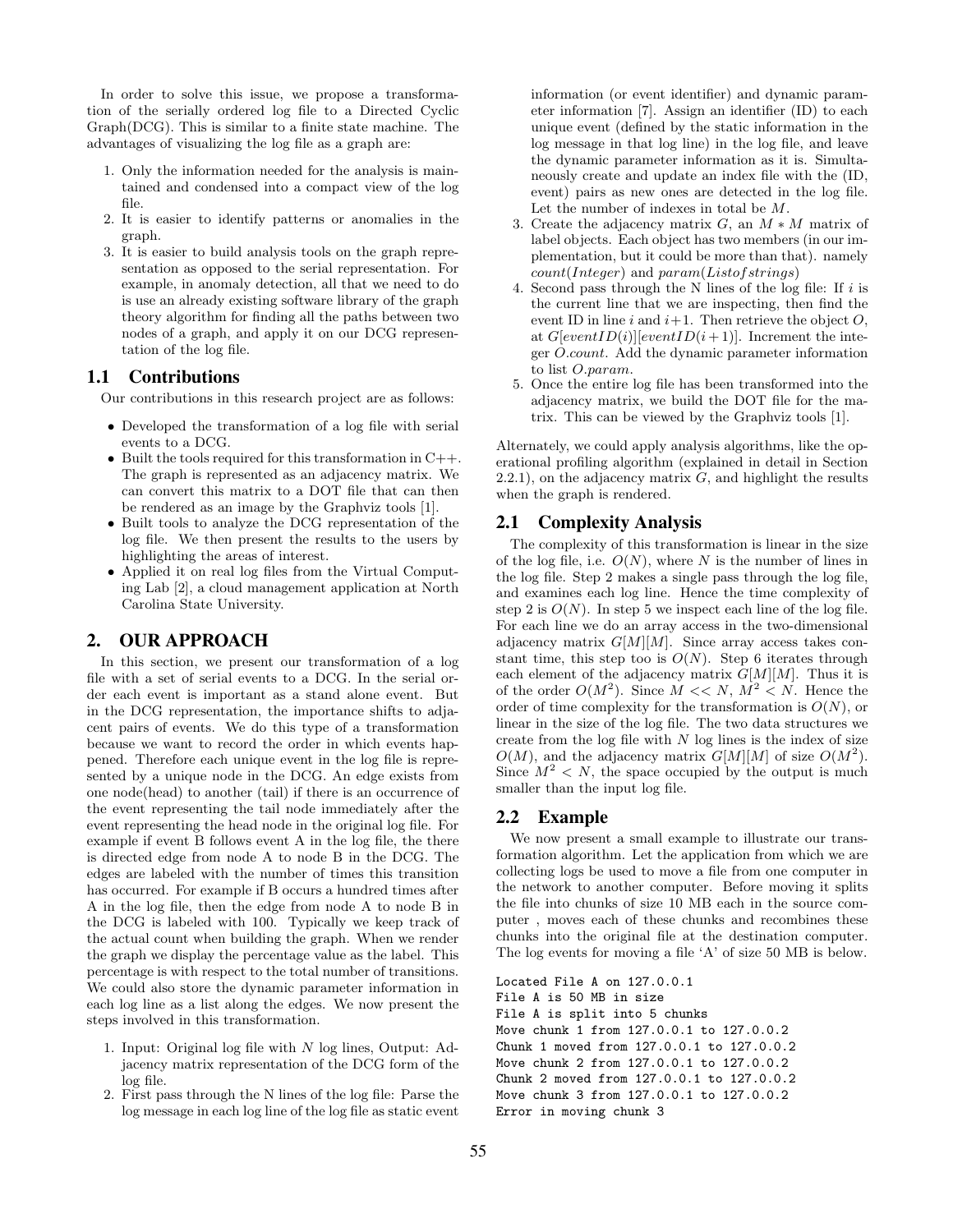

Figure 1: Directed Cyclic Graph of the Log File

| Table 1: adjacency matrix $G[M][M]$ |  |   |  |   |          |  |  |  |   |
|-------------------------------------|--|---|--|---|----------|--|--|--|---|
|                                     |  | 2 |  |   |          |  |  |  |   |
|                                     |  |   |  |   |          |  |  |  |   |
| 2                                   |  |   |  |   |          |  |  |  |   |
| 3                                   |  |   |  |   |          |  |  |  |   |
|                                     |  |   |  |   |          |  |  |  | 0 |
| 5                                   |  |   |  |   |          |  |  |  |   |
| 6                                   |  |   |  |   |          |  |  |  | 0 |
|                                     |  |   |  |   |          |  |  |  | 0 |
| 8                                   |  |   |  |   |          |  |  |  |   |
| 9                                   |  |   |  | 0 | $\Omega$ |  |  |  | 0 |

Retrying:Move chunk 3 from 127.0.0.1 to 127.0.0.2 Chunk 3 moved from 127.0.0.1 to 127.0.0.2 Move chunk 4 from 127.0.0.1 to 127.0.0.2 Chunk 4 moved from 127.0.0.1 to 127.0.0.2 Move chunk 5 from 127.0.0.1 to 127.0.0.2 Chunk 5 moved from 127.0.0.1 to 127.0.0.2 Combining 5 chunks in 127.0.0.2 to form file A Moved file A from 127.0.0.1 to 127.0.0.2

The index file for this part of the log file will be as follows:

```
Event ID: Event
1: Located File * on *
2: File * is * MB in size
3: File * is split into * chunks
4: Move chunk * from * to *
5: Chunk * moved from * to *
6: Error in moving chunk *
7: Retrying:Move chunk * from * to *
8: Combining * chunks in * to form file *
9: Moved file * from * to *
```
The events in the log file are mapped to their corresponding event IDs:1, 2, 3, 4, 5, 4, 5, 4, 6, 7, 5, 4, 5, 4, 5, 8, 9.

The dynamic parameter information in each event is masked by the symbol '\*'. The adjacency matrix  $G[M][M]$  of the graph is shown in Table. 1. The graph generated from this transformation and rendered by the graphviz tool is shown in Fig. 1. Each node is a unique event. An edge between nodes 1 and 2 signifies that the event 2 (File A is 50 MB in size) appears after event 1 (Located File A on 127.0.0.1) in the log file. The labels on the edges have the actual count and the percentage with respect to the total number of transitions, namely 16. Hence the transitions that happen once have 6.25%, and the transition from node 4 to 5 and from node 5 to 4, have apercentage value of 25% since they occur four times each.

#### *2.2.1 Operational Profiling*

Operational profiling involves determining which sequences of actions are repeated many times (or few times). Operational profiles are often used to prioritize regression testing efforts. Using our adjacency matrix representation of the log file we can determine the operational profile of the system as shown in the steps below.

Suppose the number of lines in the log file is  $N$  (implies we have  $N-1$  transitions in the graph), and we want to find the sequence of events that occur at least  $X\%$  of the time then:

For  $i < -1$  to M

For  $j \lt -1$  to M

if  $(G[i][j] * 100)/(N - 1) > X$  Then

Highlight the nodes  $i$  and  $j$  in the graph.

Therefore in our example, if we were to determine the top 20% of the event sequence combinations, then nodes 4 (Move  $chunk * from * to *)$  and 5 (Chunk  $*$  moved from  $*$  to ∗) are highligted because they each occur 25% of the times. If we want to find the least frequent sequences then we use the condition,  $(G[i][j] * 100)/(N - 1) < X$ , in the *if* block. Similarly if we want to find the frequency of a given set of sequences, we can just iterate through the adjacency matrix and get the percentage of these transitions. Since each of these analyses requires the inspection of each element in the adjacency matrix, the order of time complexity is  $O(M^2)$ . Since  $M^2 < N$  (as explained in Section 2.2), the analysis is often of the order  $O(N)$  (since the order to time complexity to build the graph is  $O(N)$ ).

Hassan et.al. [5], and Nagappan et.al [8] propose other log file analysis approaches that build the operational profile of the system. Hassan et.al.'s [5] approach is not a fully automated approach (requiring manual intervention) and can determine only the most frequent set of events. Nagappan et.al.'s approach builds an operational profile that has the most frequent and least frequent sequences. However in order to do this, it determines the frequency of all set of events. This can get computationally prohibitive if the log file has many events or many non repeating set of events. Our approach on the other hand is fully automated, fast and can produce the results only for the query we asked. Thus we can create an operational profile for the system to get most frequent sequence of events, least frequent sequence of events, and the frequency of a specific sequence of events.

#### 3. RESULTS AND DISCUSSION

We performed a case study on a log file from Virtual Computing Lab [2], a cloud computing management application at North Carolina State University. VCL is a system used by more than  $40,000$  students and manages over 3000 processors. It is written in Perl and python and collects execution information in log files by calling a logging method written in Perl, with the log message that contains the event information. We used a log file that was 465.70 MB in size having 2,595,258 events. This was log information collected over one week. The index file to this log file had 113 events (implies there were 113 unique events in the log file which had over 2.5 million log lines). The analysis was run on an eight core Intel Xeon CPU at 2 GHz, with 2 GB of memory. Our implementation was done in  $C++$  and compiled with g++ version 4.1.2 with no compiler options. We also did not write a parallel implementation to use the multicore facility. We abstracted each log line in the file to one of these 113 IDs. Then we build the adjacency matrix of the log file in 6.26 seconds. We then convert the graph to a DOT file and render it using Graphviz [1] tools. We don't include the